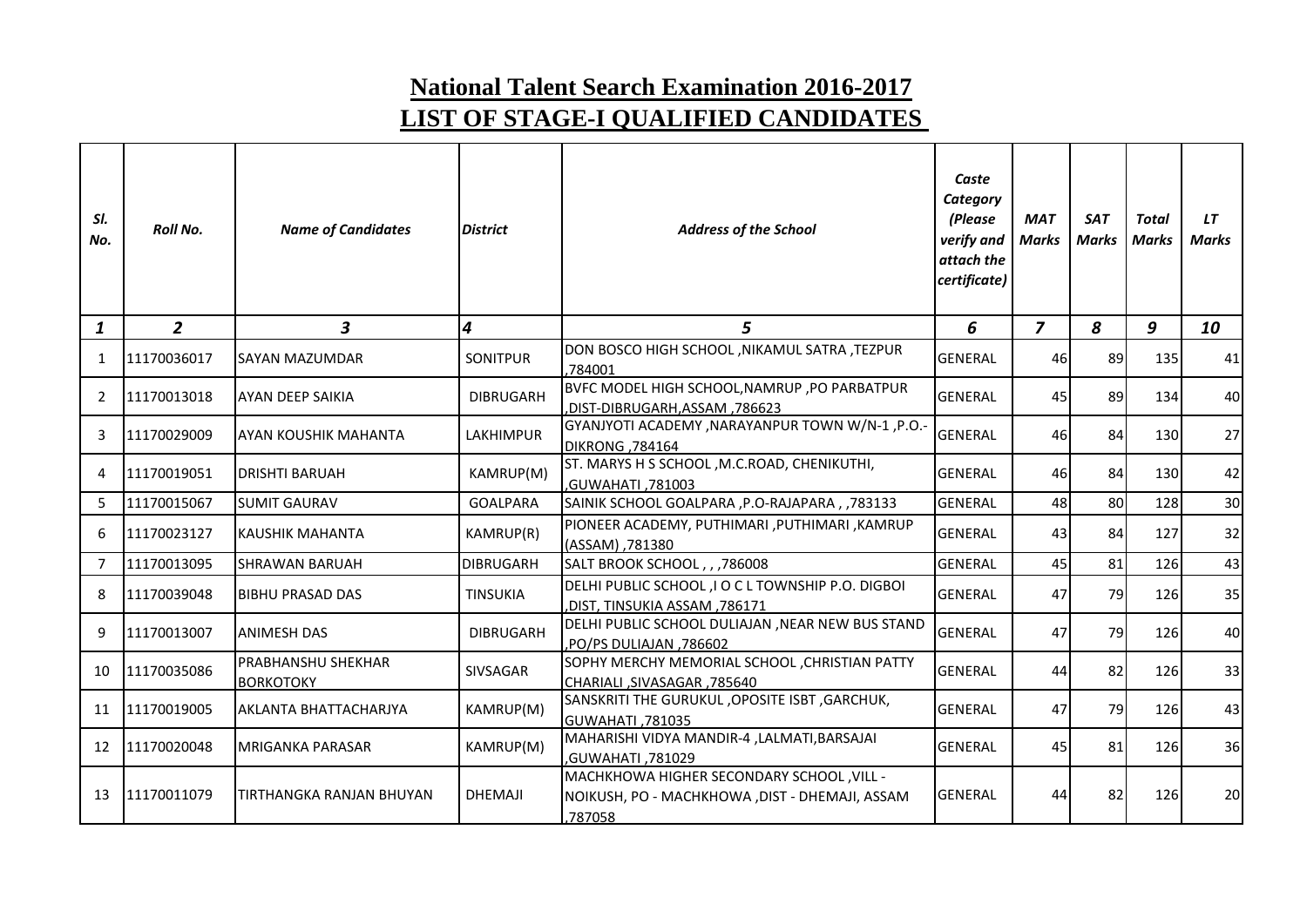| 1  | $\overline{2}$ | $\boldsymbol{3}$           | 4                | 5                                                                                                                                            | 6              | $\overline{z}$ | 8  | 9   | 10              |
|----|----------------|----------------------------|------------------|----------------------------------------------------------------------------------------------------------------------------------------------|----------------|----------------|----|-----|-----------------|
| 14 | 11170019067    | <b>JNANDEEP TALUKDAR</b>   | KAMRUP(M)        | DELHI PUBLIC SCHOOL GUWAHATI , AHOMGAON, NH 37<br>GUWAHATI ,781035                                                                           | <b>GENERAL</b> | 45             | 81 | 126 | 35              |
| 15 | 11170015073    | TIRTHARAJ MALI             | <b>GOALPARA</b>  | SAINIK SCHOOL GOALPARA , P.O-RAJAPARA , DIST-<br>GOALPARA, 783133                                                                            | <b>SC</b>      | 45             | 80 | 125 | 30              |
| 16 | 11170019144    | <b>TUSHAR BARUAH</b>       | KAMRUP(M)        | FACULTY HIGHER SECONDARY SCHOOL, NORTH<br>GUWAHATI, GUWAHATI, ASSAM, 781039                                                                  | <b>GENERAL</b> | 46             | 79 | 125 | 32              |
| 17 | 11170037012    | <b>BISHAL BORUAH</b>       | <b>SONITPUR</b>  | PUB BEHALI HS SCHOOL, VILL- NASBAR, P.O. BEDETI<br>.784179                                                                                   | GENERAL        | 44             | 81 | 125 | 22              |
| 18 | 11170013038    | HITESH KUMAR PAGAG         | <b>DIBRUGARH</b> | BVFC MODEL HIGH SCHOOL , PO PARBATPUR , PS NAMRUP<br>,786623                                                                                 | <b>ST</b>      | 44             | 81 | 125 | 37              |
| 19 | 11170006025    | PRACHURJYA CHUMAN GOGOI    |                  | BONGAIGAON   DELHI PUBLIC SCHOOL , DHALIGAON , CHIRANG , 783385                                                                              | <b>GENERAL</b> | 47             | 78 | 125 | 38              |
| 20 | 11170039031    | ANUBHAV PALASH BAISHYA     | <b>TINSUKIA</b>  | DELHI PUBLIC SCHOOL , I O C L TOWNSHIP P.O. DIGBOI<br>,DIST, TINSUKIA ASSAM ,786171                                                          | <b>GENERAL</b> | 47             | 77 | 124 | 35              |
| 21 | 11170013098    | ISRI YUGABRAT GOGOI        | <b>DIBRUGARH</b> | VIVEKANANDA KENDRA VIDYALAYA (NEEPCO), BOKULONI<br>, PO: BOKULONI CHARIALI, AGBP, NEEPCO LTD. , DIST:<br>DIBRUGARH. ASSAM. PIN:786191.786191 | <b>GENERAL</b> | 45             | 79 | 124 | 33              |
| 22 | 11170013039    | <b>HRISHIKESH JOSHI</b>    | <b>DIBRUGARH</b> | DELHI PUBLIC SCHOOL, DULIAJAN, ,,786602                                                                                                      | <b>GENERAL</b> | 45             | 79 | 124 | 35              |
| 23 | 11170020007    | <b>ABHIPAL SHARMA</b>      | KAMRUP(M)        | <b>GURUKUL GRAMMAR SENIOR SECONDARY SCHOOL, PUB-</b><br><b>GEETANAGAR, MOTHER TERESA ROAD, GUWAHATI</b><br>781020                            | <b>GENERAL</b> | 46             | 78 | 124 | 34              |
| 24 | 11170019007    | <b>AMLAN DAS</b>           | KAMRUP(M)        | PRAGJYOTISH SENIOR SECONDARY SCHOOL, WEST<br>BORAGAON, GUWAHATI, ASSAM, 781033                                                               | <b>SC</b>      | 46             | 78 | 124 | 40              |
| 25 | 11170039193    | <b>SPANDAN SARMA</b>       | <b>TINSUKIA</b>  | DELHI PUBLIC SCHOOL, I O C L TOWNSHIP P.O. DIGBOI<br>,DIST, TINSUKIA ASSAM ,786171                                                           | <b>GENERAL</b> | 48             | 76 | 124 | 30 <sup>1</sup> |
| 26 | 11170009091    | <b>HRIDI PRIYAM SARMAH</b> | <b>DARRANG</b>   | KENDRIYA JATIYA BIDYALAYA, DARRANG ,BIDYANAGAR,<br>GERIMARI , MANGALDAI , 784125                                                             | <b>GENERAL</b> | 40             | 84 | 124 | 25              |
| 27 | 11170032037    | <b>JAYATU DHRUBA BARUA</b> | <b>NAGAON</b>    | CHRIST JYOTI HIGH SCHOOL, PREM NAGAR, DHING ROAD,<br>NAGAON .782001                                                                          | <b>GENERAL</b> | 42             | 82 | 124 | 36              |
| 28 | 11170032026    | <b>IDHRITISHMAN KOTAKI</b> | <b>NAGAON</b>    | CHRIST JYOTI SCHOOL, PREM NAGAR DHING ROAD<br>NAGAON, ,782001                                                                                | <b>GENERAL</b> | 42             | 82 | 124 | 33              |
| 29 | 11170033136    | <b>PRAYASH BARMAN</b>      | <b>NALBARI</b>   | LITTLE FLOWERS SCHOOL, NALBARI, COLLEGE ROAD, DIST-<br>NALBARI, ASSAM, 781335                                                                | GENERAL        | 47             | 76 | 123 | 35              |
| 30 | 11170009039    | <b>BHASWATI SHARMA</b>     | <b>DARRANG</b>   | DONBOSCO HIGH SCHOOL MANGALDAI , VILL-<br>LENGERIPARA , P.O-MANGALDAI , 784125                                                               | <b>GENERAL</b> | 43             | 80 | 123 | 34              |
| 31 | 11170015068    | <b>SUMIT KUMAR</b>         | <b>GOALPARA</b>  | SAINIK SCHOOL GOALPARA, P.O-RAJAPARA, , 783133                                                                                               | <b>GENERAL</b> | 44             | 79 | 123 | 31              |
| 32 | 11170019095    | <b>PRADIPTA PARAG BORA</b> | KAMRUP(M)        | DELHI PUBLIC SCHOOL GUWAHATI , NATIONAL HIGHWAY<br>37, OPPOSITE TIRUPATI BALAJI TEMPLE, BHABANAND,<br>AHOM GAON, GUWAHATI, 781035            | <b>GENERAL</b> | 47             | 75 | 122 | 38              |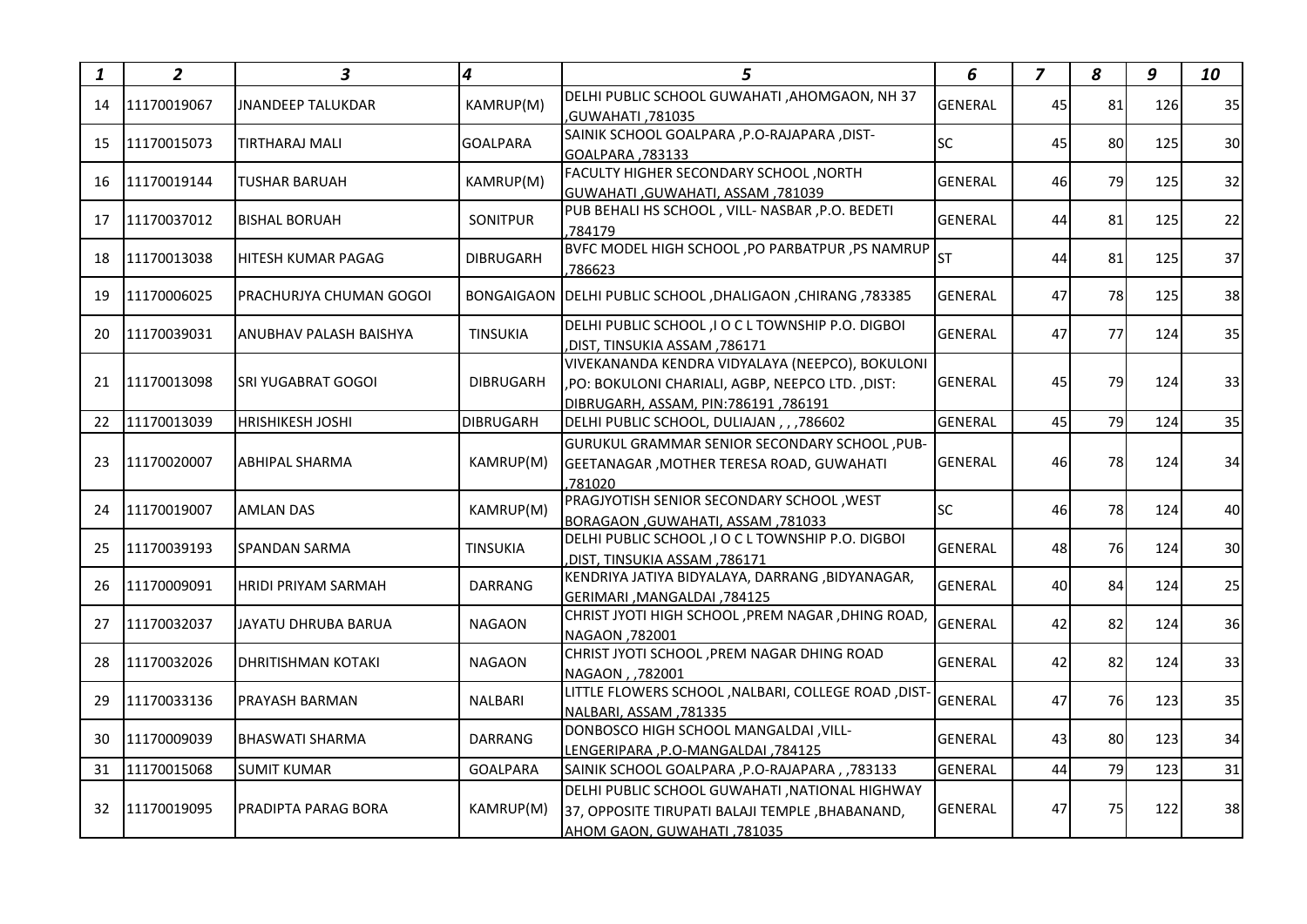| 1  | $\overline{2}$ | 3                                        | $\overline{\mathbf{4}}$ | 5.                                                                                                                     | 6              | $\overline{z}$ | 8  | 9   | 10 |
|----|----------------|------------------------------------------|-------------------------|------------------------------------------------------------------------------------------------------------------------|----------------|----------------|----|-----|----|
| 33 | 11170019126    | SNEHASISH KUMAR SHARMAH<br><b>THAKUR</b> | KAMRUP(M)               | MARIAS PUBLIC SCHOOL, BIRKUCHI, NARENGI<br>,GUWAHATI, KAMRUP, 781026                                                   | <b>GENERAL</b> | 44             | 78 | 122 | 41 |
| 34 | 11170013044    | <b>LEEZA BORKATOKY</b>                   | <b>DIBRUGARH</b>        | SALT BROOK SCHOOL , AMULAPATTY CHARIALI<br>,DIBRUGARH, 786008                                                          | <b>GENERAL</b> | 47             | 75 | 122 | 39 |
| 35 | 11170019090    | PARTHA SARATHI PURKAYASTHA               | KAMRUP(M)               | 21, BARSAPARA ROAD, GUWAHATI, ASSAM, , ,781018                                                                         | <b>GENERAL</b> | 46             | 76 | 122 | 36 |
| 36 | 11170001044    | <b>NAMRATA DAS</b>                       | <b>BAPETA</b>           | BAMUN BARADI, ST MARRY'S ENGLISH MEDIUM HIGH<br>SCHOOL, BARPETA, 781301                                                | <b>GENERAL</b> | 42             | 80 | 122 | 27 |
| 37 | 11170029090    | REETU POLO PHUKAN                        | <b>DHEMAJI</b>          | CHRIST KING HIGH SCHOOL, PO. GOGAMUKH, PS.<br>GOGAMUKH, DIST. DHEMAJI, ASSAM, 787034                                   | <b>GENERAL</b> | 45             | 76 | 121 | 29 |
| 38 | 11170013033    | EMAN D ZAMAN                             | <b>DIBRUGARH</b>        | B.V.F.C.MODEL HIGH SCHOOL, PO:PARBATPUR, NAMRUP<br>, DISTRICT: DIBRUGARH, ASSAM, 786623                                | <b>GENERAL</b> | 39             | 82 | 121 | 42 |
| 39 | 11170009155    | <b>NIKHIL DAS</b>                        | <b>DARRANG</b>          | DONBOSCO HIGH SCHOOL MANGALDAI, VILL-<br>MANGALDAIGAON , P.O-MANGALDAI , 784125                                        | SC             | 41             | 80 | 121 | 33 |
| 40 | 11170033126    | PARTHA PRATIM DEKA                       | <b>NALBARI</b>          | BANGAON HIGHER SECONDARY SCHOOL, VILL BANGAON<br>,PO BANAGRAM, 781303                                                  | <b>GENERAL</b> | 46             | 75 | 121 | 30 |
| 41 | 11170002297    | <b>RITUPARNA SAUD</b>                    | <b>BAPETA</b>           | S S N BHAWANIPUR, BHAWANIPUR, DIST BARPETA<br>,781329                                                                  | <b>GENERAL</b> | 43             | 78 | 121 | 25 |
| 42 | 11170008057    | SOUNAVO DAN                              | <b>CHIRANG</b>          | DELHI PUBLIC SCHOOL , BGR TOWNSHIP , DHALIGAON<br>.783385                                                              | <b>GENERAL</b> | 47             | 74 | 121 | 33 |
| 43 | 11170008039    | NAYAN JYOTI NARZARY                      | <b>KOKRAJHAR</b>        | JAWAHAR NAVODAYA VIDYALAYA KOKRAJHAR, ASSAM<br>,RANCHAIDHAM VIA. BASUGAON, DIST. CHIRANG, 783372                       | <b>ST</b>      | 44             | 77 | 121 | 33 |
| 44 | 11170013052    | INANDINI CHOURASIA                       | <b>DIBRUGARH</b>        | BVFCL NAMRUP MODEL HIGH SCHOOL , PO PARBATPUR<br>786623, PS NAMRUP,                                                    | <b>GENERAL</b> | 41             | 80 | 121 | 31 |
| 45 | 11170015074    | UDITANSHU KOIRI                          | <b>GOALPARA</b>         | SAINIK SCHOOL GOALPARA , P.O-RAJAPARA , DIST-<br>GOALPARA .783133                                                      | <b>GENERAL</b> | 42             | 79 | 121 | 29 |
| 46 | 11170009128    | <b>MANASH JYOTI DEKA</b>                 | <b>DARRANG</b>          | DEOMORNOI H.S. SCHOOL, VILL-KHARKOWAPARA, PO-<br>DEOMORNOI,784147                                                      | <b>GENERAL</b> | 41             | 80 | 121 | 34 |
| 47 | 11170013076    | RISHIKESH SARMA                          | <b>DIBRUGARH</b>        | DELHI PUBLIC SCHOOL , PO: DULIAJAN , , 786602                                                                          | <b>GENERAL</b> | 44             | 77 | 121 | 39 |
| 48 | 11170010177    | <b>RUPJYOTI SARMAH</b>                   | <b>DARRANG</b>          | BARAMPUR JATIYA VIDYALAYA , P.O. - BARAMPUR , P.S. :<br>SIPAJHAR .784144                                               | <b>GENERAL</b> | 43             | 78 | 121 | 23 |
| 49 | 11170035050    | <b>GAYATRI GYANAPRAVA BAHALI</b>         | <b>SIVSAGAR</b>         | DELHI PUBLIC SCHOOL , ONGC, NAZIRA , DISTRICT:<br>SIVASAGAR, 785685                                                    | <b>GENERAL</b> | 48             | 73 | 121 | 37 |
| 50 | 11170007004    | IANUSMITA BHATTACHARJEE                  | <b>CACHAR</b>           | SILCHAR COLLEGIATE SCHOOL, SILCHAR., RAMKRISHNA<br>MISSION ROAD, SILCHAR., DISTRICT:- CACHAR. STATE:-<br>ASSAM. 788003 | <b>GENERAL</b> | 46             | 74 | 120 | 36 |
| 51 | 11170019094    | <b>PRACHURYA SARMAH</b>                  | KAMRUP(M)               | FACULTY HIGHER SECONDARY SCHOOL , AMINGAON,<br>VOTRH GUWAHATI, 780139                                                  | <b>GENERAL</b> | 44             | 76 | 120 | 37 |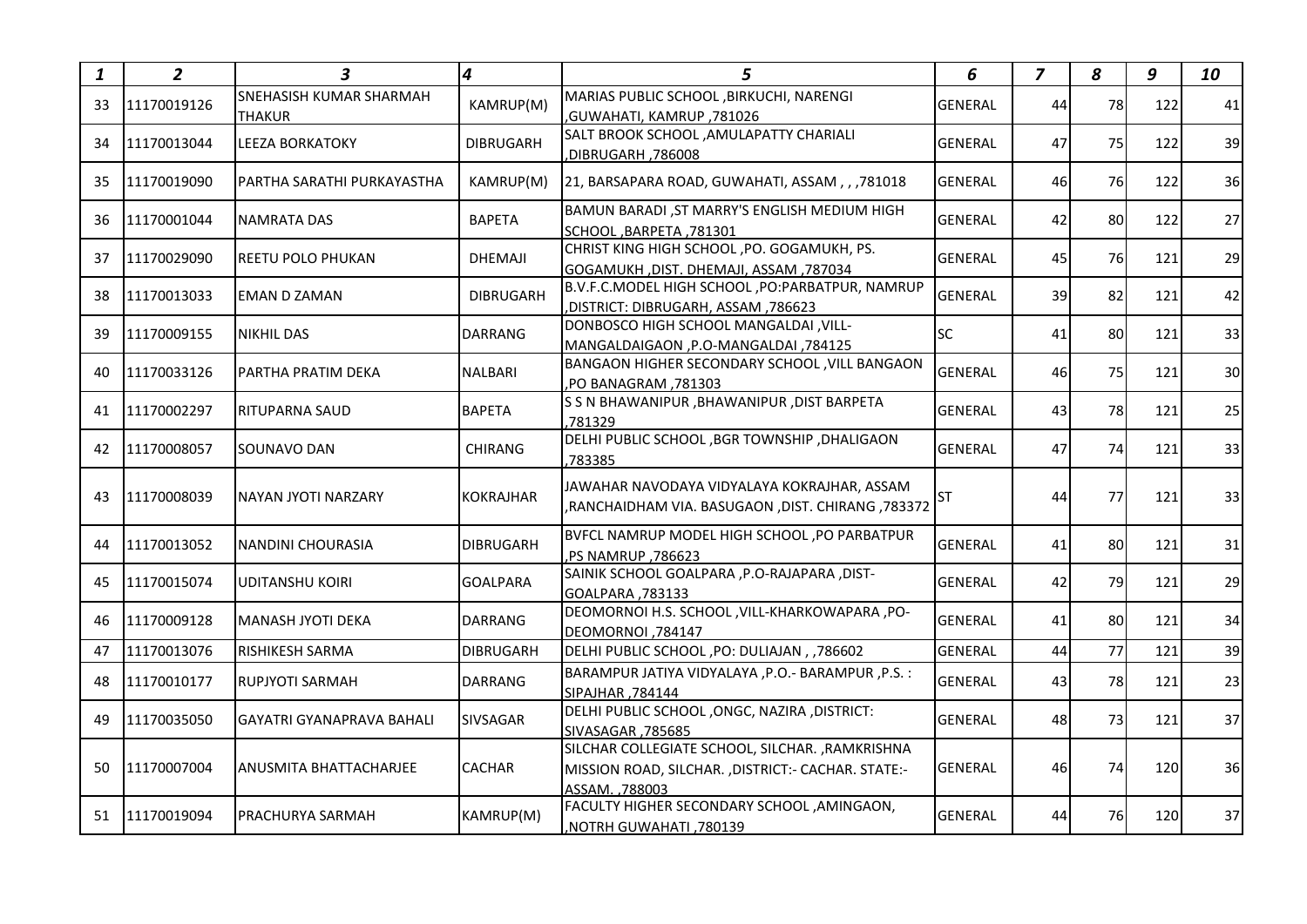| 1  | $\mathbf{2}$ | 3                               | $\boldsymbol{4}$ | 5.                                                                                           | 6                                    | $\overline{z}$ | 8  | 9   | 10              |
|----|--------------|---------------------------------|------------------|----------------------------------------------------------------------------------------------|--------------------------------------|----------------|----|-----|-----------------|
| 52 | 11170013058  | <b>PARKY DAS</b>                | <b>DIBRUGARH</b> | BVFC MODEL HIGH SCHOOL, PO PARBATPUR, DIST<br>DIBRUGARH, ASSAM, 786623                       | <b>SC</b>                            | 44             | 76 | 120 | 35              |
| 53 | 11170033049  | <b>DEVARUN SHARMA</b>           | <b>NALBARI</b>   | VIVEKANANDA KENDRA VIDYALAYA , VILL- SANDHELI, PO-<br>SANDHELI, DIST. NALBARI, ASSAM, 781353 | <b>GENERAL</b>                       | 42             | 78 | 120 | 30              |
| 54 | 11170036019  | TRISHANKU SARMA                 | <b>SONITPUR</b>  | DON BOSCO HIGH SCHOOL TEZPUR , NIKAMUL SATRA<br>TEZPUR, ,784001                              | <b>GENERAL</b>                       | 40             | 80 | 120 | 23              |
| 55 | 11170032001  | ABHINAV KAUSHIK BORAH           | <b>NAGAON</b>    | CHRIST JYOTI SCHOOL , PREMNAGAR, DHING ROAD<br>,NAGAON, ASSAM, 782002                        | GENERAL                              | 41             | 79 | 120 | 33              |
| 56 | 11170033150  | <b>RIPUNJOY SARMA</b>           | <b>NALBARI</b>   | ASSAM ACADEMY NALBARI , COLLEGE ROAD, NALBARI,<br>.781335                                    | <b>GENERAL</b>                       | 43             | 77 | 120 | 24              |
| 57 | 11170039161  | RIMJHIM SAIKIA                  | <b>TINSUKIA</b>  | ST PAUL S SCHOOL , UDAIPUR , PO UDAIPUR DIST TINSUKIA<br>ASSAM,786182                        | <b>GENERAL</b>                       | 45             | 75 | 120 | 30              |
| 58 | 11170007013  | <b>CHANDRAMAULI CHAKRABORTY</b> | <b>CACHAR</b>    | DON BOSCO HS. SCHOOL, RAMANAGAR, KHELMA, 788003 GENERAL                                      |                                      | 47             | 72 | 119 | 33              |
| 59 | 11170019117  | <b>SAUVIK NEOGI</b>             | KAMRUP(M)        | SOUTH POINT SCHOOL ,BARSAPARA ,GUWAHATI ,781018 GENERAL                                      |                                      | 44             | 75 | 119 | 32              |
| 60 | 11170023130  | KESHAV KUMAR CHOUDHARY          | KAMRUP(R)        | JNV RANGIA , P.O. JAMTOLA P.S. RANGIA , DIST- KAMRUP,<br>ASSAM, 781365                       | <b>GENERAL</b>                       | 46             | 73 | 119 | 27              |
| 61 | 11170035079  | NILAV DHEKIAL PHUKAN            | <b>SIVSAGAR</b>  | SOPHY MERCY MEMORIAL SCHOOL , SIVASAGAR , ASSAM<br>.785640                                   | <b>GENERAL</b>                       | 43             | 76 | 119 | 37              |
| 62 | 11170001036  | LAISEL HOQUE CHOUDHURY          | <b>BAPETA</b>    | BALAGAON HIGH SCHOOL , PO-BALAGAON , DIST-BARPETA<br>.781319                                 | <b>GENERAL</b>                       | 42             | 77 | 119 | 27              |
| 63 | 11170009126  | <b>MAHASWETA DEKA</b>           | <b>DARRANG</b>   | DON BOSCO HIGH SCHOOL, WARD NO 2 LENGERIPARA<br>,PO MANGALDAI, 784125                        | <b>GENERAL</b>                       | 40             | 79 | 119 | 33              |
| 64 | 11170035090  | <b>PRIYANSHU DUTTA</b>          | SIVSAGAR         | DELHI PUBLIC SCHOOL , ONGC NAZIRA , SIVASAGAR ASSAM<br>.785685                               | <b>GENERAL</b>                       | 47             | 72 | 119 | 32              |
| 65 | 11170033031  | <b>BIDISHA BARMAN</b>           | <b>NALBARI</b>   | LITTLE FLOWERS SCHOOL NALBARI , NALBARI TOWN<br>NALBARI, PO AND PS NALBARI, 781335           | <b>GENERAL</b>                       | 47             | 72 | 119 | 39              |
| 66 | 11170023213  | <b>PRASTUTI GOGOI</b>           | KAMRUP(R)        | RANGIA HS SCHOOL, MG ROAD, RANGIA TOWN, PO PS-<br>RANGIA ,DIST- KAMRUP, ASSAM ,781354        | <b>GENERAL</b>                       | 41             | 78 | 119 | 32              |
| 67 | 11170033080  | <b>JUMAN JIN DEKA</b>           | <b>NALBARI</b>   | LITTLE FLOWERS SCHOOL , NALBARI, COLLEGE ROAD, DIST-<br>NALBARI, ASSAM, 781335               | <b>GENERAL</b>                       | 45             | 74 | 119 | 35              |
| 68 | 11170019115  | <b>SARTHAK SHRIVASTAVA</b>      | KAMRUP(M)        | DELHI PUBLIC SCHOOL, AHOMGAON, NH-37, , NEAR ISBT,<br>GUWAHATI, 781035                       | GENERAL<br>(Differently<br>abled/PH) | 43             | 74 | 117 | 30 <sup>1</sup> |
| 69 | 11170019135  | <b>ISUJATA SARKAR</b>           | KAMRUP(R)        | KENDRIYA VIDYALAYA CRPF, AMERIGOG 9TH MILE<br>,GUWAHATI ,781023                              | GENERAL<br>(Differently<br>abled/PH) | 40             | 61 | 101 | 30 <sup>1</sup> |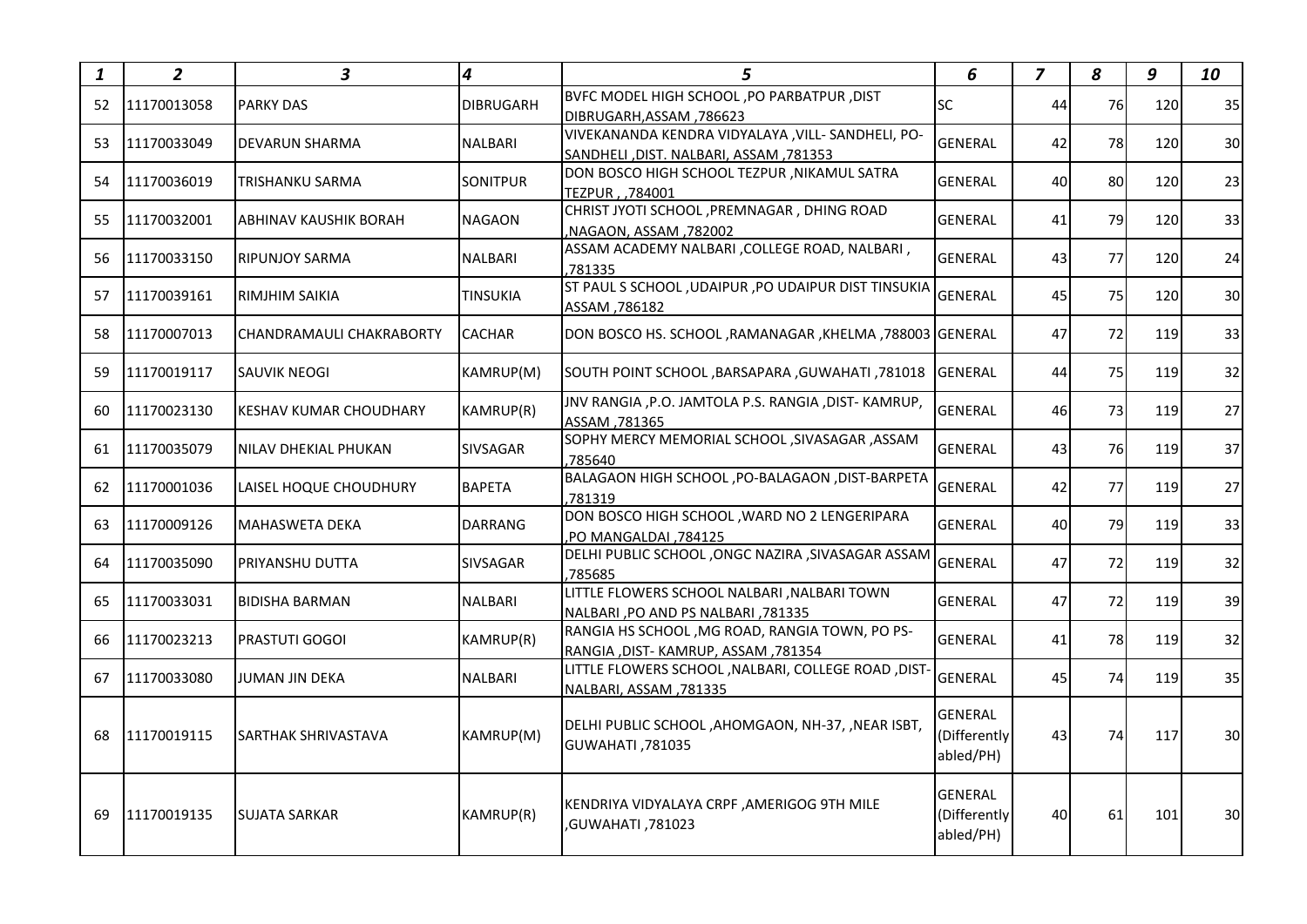| 1  | $\overline{2}$ | 3                          | 4                | 5                                                                                                     | 6         | $\overline{z}$ | 8  | 9   | 10              |
|----|----------------|----------------------------|------------------|-------------------------------------------------------------------------------------------------------|-----------|----------------|----|-----|-----------------|
| 70 | 11170013105    | <b>TANNAYOEE HAZARIKA</b>  | <b>DIBRUGARH</b> | BVFC MODEL HIGH SCHOOL, PO PARBATPUR, PS NAMRUP<br>, 786623, DIST DIBRUGARH, ASSAM,                   | <b>SC</b> | 43             | 75 | 118 | 24              |
| 71 | 11170019109    | <b>RUPAM DEKA</b>          | KAMRUP(M)        | SANKARDEV VIDYA NIKETAN ,BISHNU PATH ,ZOO ROAD<br>781024                                              | sc        | 40             | 74 | 114 | 26              |
| 72 | 11170020063    | <b>RAHUL CHANDRA DAS</b>   | KAMRUP(M)        | KENDRIYA VIDYALAYA C.R.P.F. AMERIGOG,9<br>MILE, GUWAHATI, , , , 781023                                | <b>SC</b> | 43             | 70 | 113 | 29              |
| 73 | 11170020087    | <b>SNIGDHA MAJUMDAR</b>    | KAMRUP(M)        | MAHARISHI VIDYA MANDIR ,LALMATI, BORSAJAI , ,781029 SC                                                |           | 45             | 68 | 113 | 30 <sup>1</sup> |
| 74 | 11170002333    | <b>SOURAV DAS</b>          | <b>BAPETA</b>    | SHANKARDEV SHISHU NIKETAN, PATACHARKUCHI, P.O.-<br>PATACHARKUCHI, DIST - BARPETA, 781326              | <b>SC</b> | 38             | 75 | 113 | 22              |
| 75 | 11170025039    | MAHESH CHAVAN              | KAMRUP(R)        | KENDRIYA VIDYALAYA BORJHAR , MOUNTAIN SHADOW PO<br>AZARA , PS AZARA DIST KAMRUP, ASSAM , 781017       | <b>SC</b> | 44             | 68 | 112 | 28              |
| 76 | 11170015029    | <b>MANISH KUMAR</b>        | <b>GOALPARA</b>  | SAINIK SCHOOL GOALPARA , P.O.- RAJAPARA , GOALPARA<br>,783133                                         | <b>SC</b> | 44             | 68 | 112 | 30              |
| 77 | 11170019098    | <b>PRASURJYA DAS</b>       | KAMRUP(M)        | SHRIMANTA SHANKAR ACADEMY, DISPUR, GUWAHATI,,<br>781006                                               | SC        | 45             | 67 | 112 | 34              |
| 78 | 11170009036    | IBHASWAR PAWAN DEKA        | <b>DARRANG</b>   | DON BOSCO HIGH SCHOOL, WARD NO-2 LENGERIPARA,<br>MANGALDAI, P.O-MANGALDAI, 784125                     | <b>SC</b> | 38             | 73 | 111 | 30 <sup>1</sup> |
| 79 | 11170009157    | NILOTPAL MORAL             | <b>DARRANG</b>   | DON BOSCO HIGH SCHOOL, WARD NO 2 MANGALDAI, PO<br>MANGALDAI DIST DARRANG ASSAM, 784125                | SC        | 35             | 76 | 111 | 30              |
| 80 | 11170035122    | <b>TANISHA DAS</b>         | <b>SIVSAGAR</b>  | DELHI PUBLIC SCHOOL, O.N.G.C., NAZIRA, P.O. NAZIRA,<br>LIGIRIPUKHURI, SIVASAGAR, ASSAM, 785685        | <b>SC</b> | 44             | 66 | 110 | 28              |
| 81 | 11170001065    | <b>SHYAMAL KRISHNA DAS</b> | <b>BAPETA</b>    | BAMUN BARADI, ST MARRY'S ENGLISH MEDIUM HIGH<br>SCHOOL, BARPETA, 781301                               | <b>SC</b> | 39             | 68 | 107 | 28              |
| 82 | 11170039093    | LAHARJIT DAS               | <b>TINSUKIA</b>  | DELHI PUBLIC SCHOOL , IOCL TOWNSHIP , P.O - DIGBOI,<br>DIST - TINSUKIA, ASSAM, 786171                 | sc        | 45             | 61 | 106 | 21              |
| 83 | 11170013086    | <b>SAMIRAN SONOWAL</b>     | <b>DIBRUGARH</b> | KV NAMRUP, PO PARBATPUR, PS NAMRUP, 786623                                                            | <b>ST</b> | 44             | 74 | 118 | 33              |
| 84 | 11170029115    | SURAJIT KAMAN              | <b>DHEMAJI</b>   | CHRIST KING HIGH SCHOOL, PO. GOGAMUKH, PS.<br>GOGAMUKH, DIST. DHEMAJI, ASSAM, 787034                  | <b>ST</b> | 44             | 73 | 117 | 27              |
| 85 | 11170013073    | <b>RIPUNJOY BRAHMA</b>     | <b>DIBRUGARH</b> | B.V.F.C.MODEL HIGH SCHOOL, NAMRUP, NAMRUP, DIST-<br>DIBRUGARH, 786623                                 | <b>ST</b> | 38             | 77 | 115 | 24              |
| 86 | 11170011030    | <b>HEMANGA PAIT</b>        | <b>DHEMAJI</b>   | MACHKHOWA HIGHER SECONDARY SCHOOL, VILL -<br>NOIKUSH, PO - MACHKHOWA, DIST - DHEMAJI, ASSAM<br>787058 | <b>ST</b> | 46             | 68 | 114 | 36              |
| 87 | 11170029113    | <b>SUBUNGSHA DAIMARY</b>   | <b>LAKHIMPUR</b> | CHRIST KING HIGH SCHOOL, PO. GOGAMUKH, PS.<br>GOGAMUKH, DIST. DHEMAJI, ASSAM, 787034                  | <b>ST</b> | 45             | 67 | 112 | 29              |